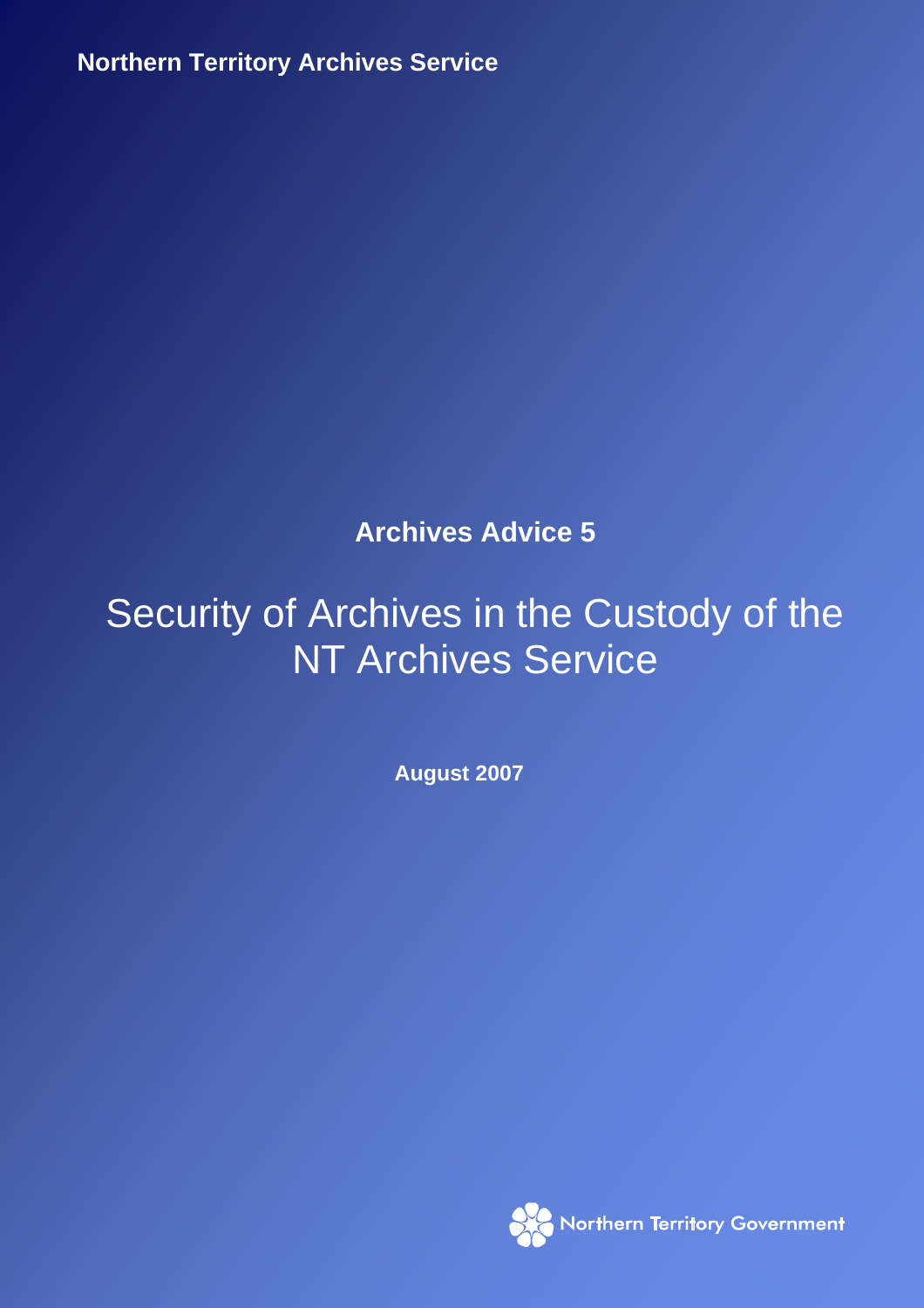For information and advice, please contact

NT Archives Service GPO Box 874 Darwin NT 0801

Telephone: (08) 8924 7677<br>Facsimile: (08) 8924 7660 Facsimile: (08) 8924 7660<br>Website: http://www.nt.go http://www.nt.gov.au/dcis/nta/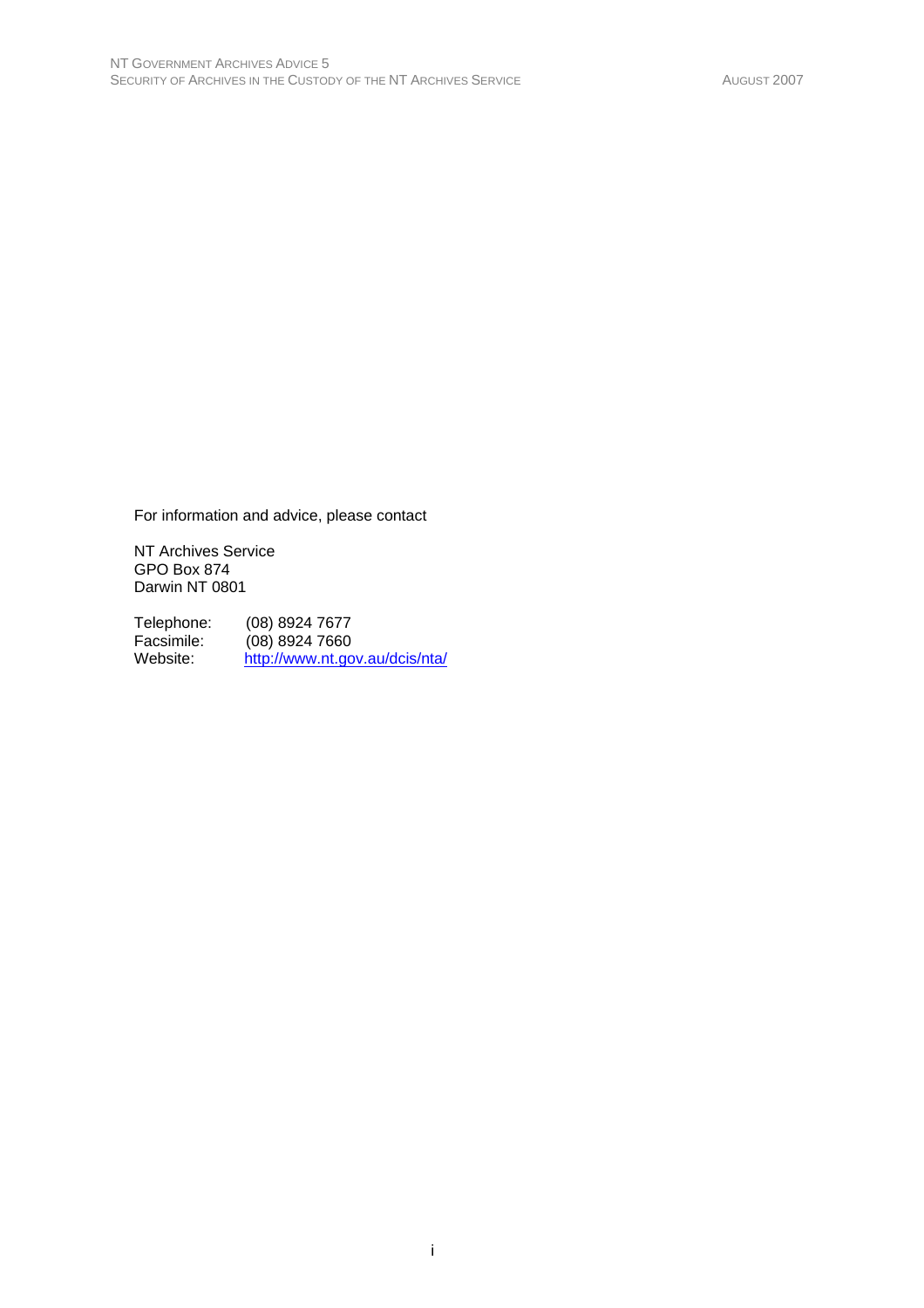# **TABLE OF CONTENTS**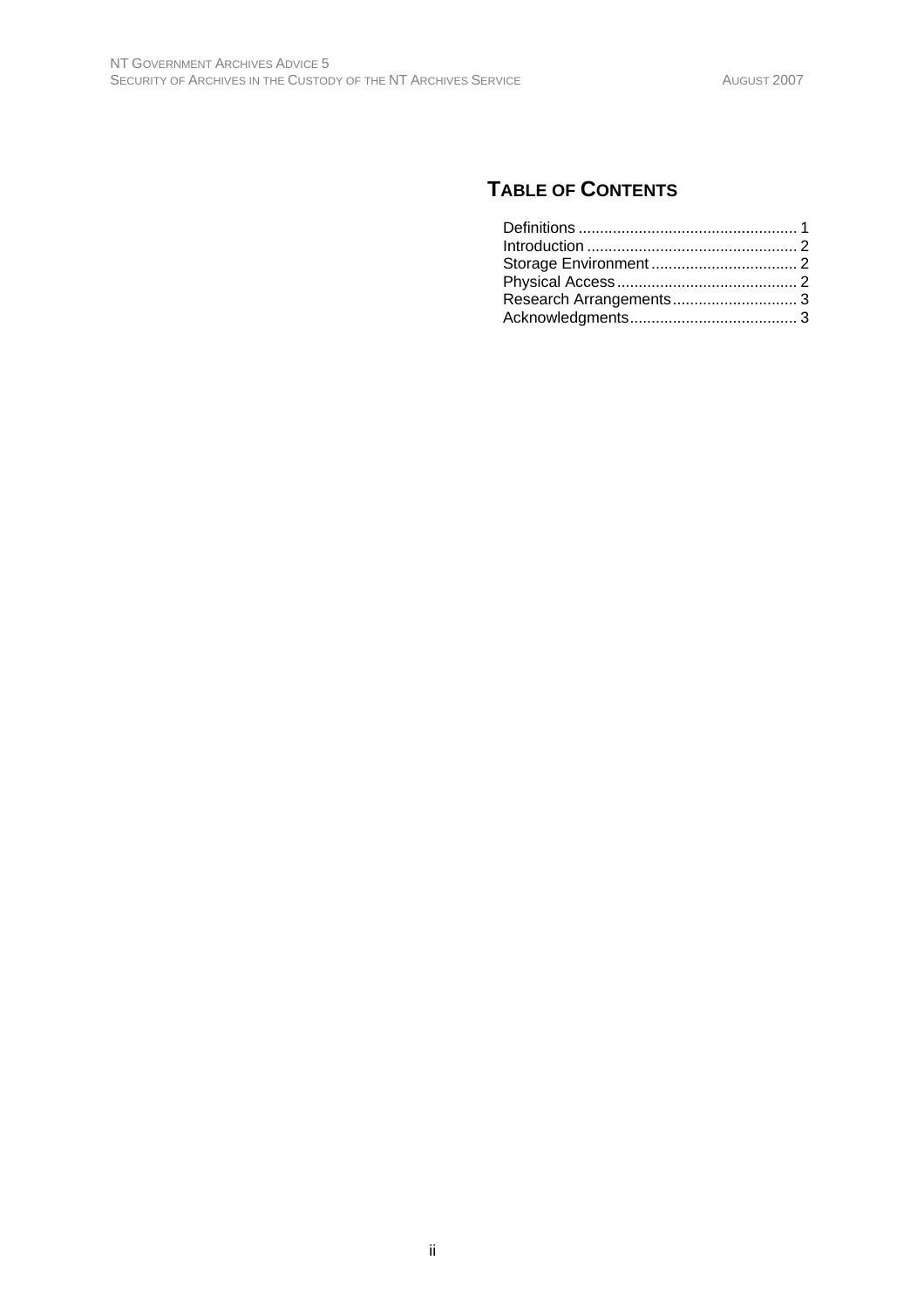#### **DEFINITIONS**

| <b>Appraisal</b>                                 | The process of evaluating business activities to determine which records<br>need to be captured and how long the records need to be kept to meet<br>business needs, to maintain organisational accountability and<br>community expectations.                                                   |
|--------------------------------------------------|------------------------------------------------------------------------------------------------------------------------------------------------------------------------------------------------------------------------------------------------------------------------------------------------|
| <b>Archive</b>                                   | A record of permanent value that forms part of the Territory Archives. <sup>1</sup>                                                                                                                                                                                                            |
| <b>Disposal</b>                                  | A range of processes associated with implementing authorised decisions<br>about records retention, destruction, rearrangement, migration or<br>transfer of custody or ownership.                                                                                                               |
| <b>Disposal schedule</b>                         | A formal policy, authorised jointly by the Chief Executive of an NT<br>Government public sector organisation and the NT Archives Service,<br>that defines the temporary or permanent status, retention period and<br>consequent disposal actions authorised for classes of records.            |
| Open access period                               | The period during which the public can routinely access government<br>archives held in the custody of the NT Archives Service. The open<br>access period begins after the end of the restricted access period.                                                                                 |
| <b>Permanent records</b>                         | Records of permanent value which are in the custody of a public sector<br>organisation. When permanent records are transferred into the custody<br>of the NT Archives Service, they are considered an archive and form<br>part of the Territory Archives (see Archive and Territory Archives). |
| <b>Public sector organisation</b>                | An agency as defined in s.5 of the Information Act.                                                                                                                                                                                                                                            |
| <b>Record</b>                                    | Recorded information in any form (including data in a computer system)<br>that is required to be kept by a public sector organisation as evidence of<br>the activities or operations of the organisation, and includes part of a<br>record and a copy of a record.                             |
| <b>Responsible public sector</b><br>organisation | Public sector organisation (as defined above) that is responsible for the<br>function to which the record or archive relates.                                                                                                                                                                  |
| <b>Restricted access period</b>                  | The period during which decisions on access to government archives<br>held in the custody of the NT Archives Service are made by the public<br>sector organisation responsible for the archives (s.144 of the Information<br>$Act$ ).                                                          |
| <b>Series</b>                                    | Those records or archives having the same provenance which belong<br>together because:                                                                                                                                                                                                         |
|                                                  | they are part of a discernible filing system (alphabetical,<br>numerical, chronological, or a combination of these)                                                                                                                                                                            |
|                                                  | they have been kept together because they result from the same<br>activity, or                                                                                                                                                                                                                 |
|                                                  | they are of similar formats and relate to a particular function.                                                                                                                                                                                                                               |
|                                                  | A series may consist of only one item. <sup>2</sup>                                                                                                                                                                                                                                            |
| <b>Territory Archives</b>                        | Records held on behalf of the Territory by the archives service. <sup>3</sup>                                                                                                                                                                                                                  |

<sup>1</sup>. s. 4 *Information Act*<br><sup>2</sup>. Judith Ellis (ed.) *Keeping Archives 2<sup>nd</sup> Edition,* (Australian Society of Archivists and DW Thorpe, Melbourne 1993), p.479 3 . s. 4 *Information Act*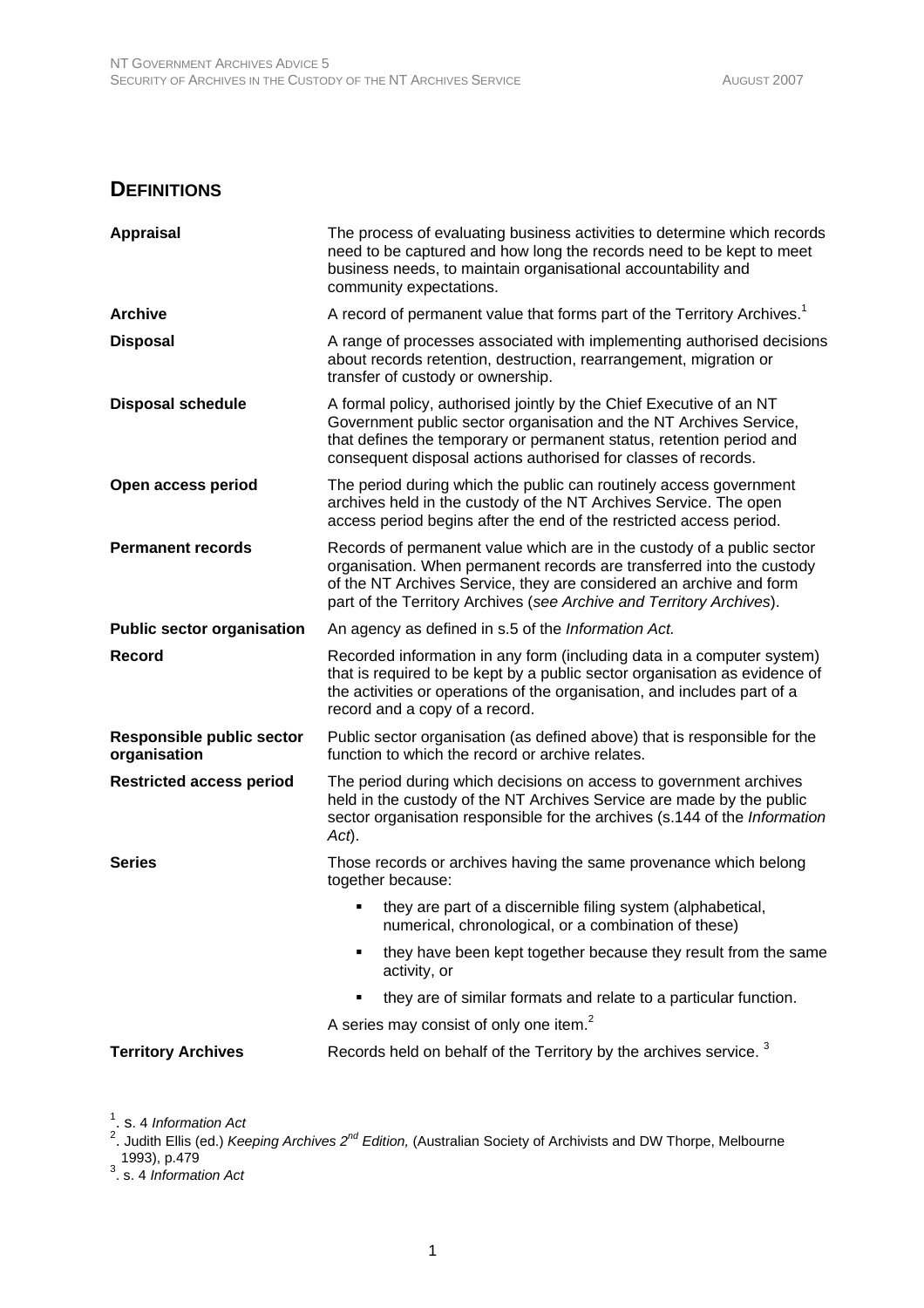#### **INTRODUCTION**

The Northern Territory Archives Service manages the storage, preservation of and access to over 5,000 shelf metres (5 km) of archives collections from a wide variety of sources and with a range of access restrictions. These archives collections represent the activities of a wide variety of government functions, community organisations and individuals. The archives collections are managed in facilities in Darwin and a temporary facility in Alice Springs. This advice primarily focuses on facilities in Darwin.

## **STORAGE ENVIRONMENT**

The NT Archives Service provides a professional service and ensures the storage environment is kept secure for the archives collections which have a variety of security requirements. Staff are specifically recruited and trained to be fully aware of confidentiality and security issues.

The NT Archives Service building in Darwin is equipped with a 24 hour monitored security alarm system, and is patrolled by security officers several times a day. Building security has been recently upgraded to include the installation of electronic locks, stronger repository doors, and installation of security cameras and monitors.

Archives collections are stored in secure repositories which are climatically controlled and managed to preserve the archives. This includes regular fumigation, monitoring of environmental conditions and maintaining a clean storage environment. Disaster

prevention and recovery procedures are incorporated in the preservation and management of the archives collections.

### **PHYSICAL ACCESS**

The physical security of the archives begins with the placement of the archives in secure repositories which can only be accessed by authorised NT Archives Service staff. Archives collections are assigned unique series and consignment numbers which are recorded on the labels of their storage boxes. No organisation or descriptive information is located on the items or boxes to identify the archives. Repository location information for archives collections is restricted to authorised NT Archives Service staff.

The security of the collections is managed by use of secure storage areas. Unlike library materials, archives cannot be browsed on shelves by researchers. Access to items in the collection is restricted to authorised NT Archives Service staff who manage the archives from the time they are deposited, documented and assigned locations, through to retrieval of items for use by the controlling organisation or by researchers when the items are available on open access.

NT Archives Service staff access archives collections for limited reasons. Staff may retrieve archives for use by researchers (when in the open access period) or for issue to the controlling agency. NT Archives Service staff manage the transfer and documentation of the archives collections, and may also access the archives to ensure preservation of the